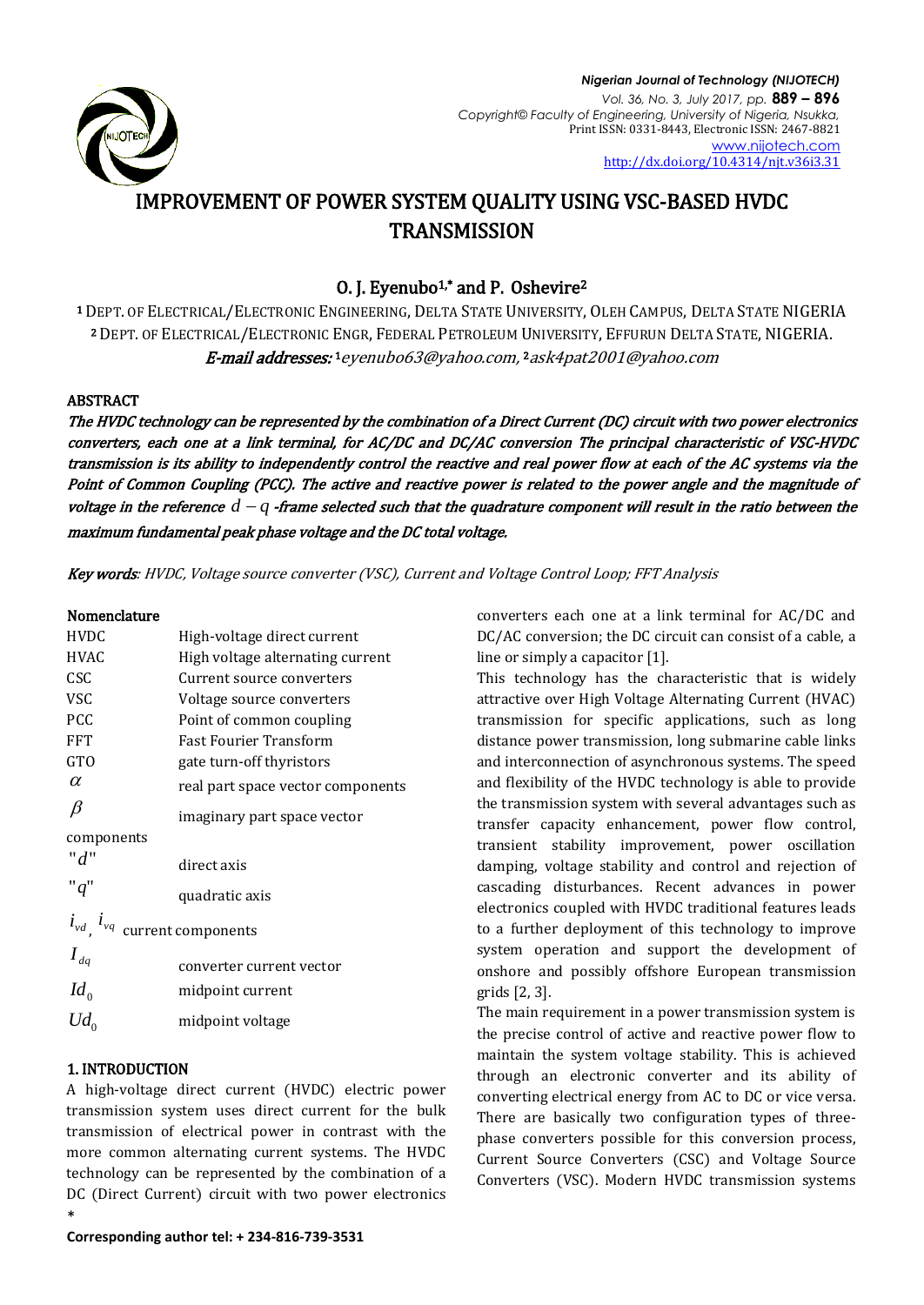can utilize either traditional CSC or VSC as the basic conversion means. The increasing rating and improved performance of self-commutated semiconductor devices have made possible High Voltage DC (HVDC) transmission based on Voltage-Sourced Converter (VSC). Two technologies offered by the manufacturers are the HVDC Light and the HVDC [4].

#### 2. DESCRIPTION OF VSC-BASED HVDC LINK

The principal characteristic of VSC-HVDC transmission is its ability to independently control the reactive and real power flow at each of the AC systems to which it is connected, at the Point of Common Coupling (PCC). In contrast to line-commutated HVDC transmission, the polarity of the DC voltage link remains the same with the DC current link being reversed to change the direction of power flow [5-7].

Converter stations with dc fault reverse-blocking capability (Figure 1). Each converter station must be able to block current flow between the ac and dc sides during a dc fault, thus allowing dc-side capacitor discharge current, which is the major component of the dc fault current, to decay to zero and then isolate the fault.

Figure 1 shows the  $\pm 230$  kV, 2000 MVA AC systems (AC system1 and AC system2 subsystems) that are modeled by damped L-R equivalents at fundamental frequency of 50 Hz and at the third harmonic. The VSC are three-level bridges block close to an ideal switching device model of IGBT/diodes. The relative ease with which the IGBT can be controlled and its suitability for high-frequency switching has made this device the better choice over gate turn-off thyristors (GTO) [8].

### 3. HIGH LEVEL BLOCK DIAGRAM OF THE DISCRETE VSC **CONTROLLER**

Figure 2 shows the VSC Controller subsystem of 230 kV, 2000 MVA; the sample time of the controller model is 74.06 µs, which is ten times the simulation sample time. The latter is chosen to be one hundredth of the PWM carrier period (i.e., 0.01/1350 s) giving an acceptable simulation precision. The power elements, the antialiasing filters and the PWM Generator block use the fundamental sample time of 7.406 µs. The normalized sampled voltages and currents (in p.u.) are provided to the controller [9-10].

The Clark Transformations block transforms the threephase quantities to space vector components  $\alpha$  and  $\beta$ (real and imaginary part). The signal measurements  $(U)$ and  $\Lambda$  on the primary side are rotated by  $\pm \pi$  \6 according to the transformer connection (YD11 or YD1) to have the same reference frame with the signal measured on the secondary side of the transformer. The dq

transformations block computes the direct axis  $d''$  and the quadratic axis " $d''$  quantities (two axis rotating reference frame) from  $\alpha$  and  $\beta$  quantities [11-13].

#### 4. PHASE LOCKED LOOP

The phase locked loop (PLL) shown in figure 3 is used to synchronise the converter control with the line voltage and also to compute the transformation angle used in the  $d - q$  transformation.

The PLL block measures the system frequency and provides the phase synchronous angle  $\theta$  for the  $d-q$ transformations block. In steady state  $sin(\theta)$ , is in phase with the fundamental (positive sequence) of  $\alpha$ component and phase A of the point of common coupling voltage  $(U_{abc})$ .

#### 5. ACTIVE, REACTIVE POWER AND VOLTAGE LOOP

The power loop control uses the well-known expressions for active and reactive power transfer where active power is related to the power transfer angle and reactive power which is related to the magnitude of the voltage. If the power transfer angle is small, the active and reactive power exhibited in Eqs. (1) and (2) can be simplified as [14-15]:

$$
P = \frac{3}{2} \times Re(u_f^{-dq} \times i_v^{-dq})
$$
  
\n
$$
= \frac{3}{2} \times (u_{fd} * i_{vd} + u_{fq} * i_{vq})
$$
(1)  
\n
$$
q = \frac{3}{2} \times Re(u_f^{-dq} * i_v^{-dq})
$$
  
\n
$$
= \frac{3}{2} \times (u_{fd} * i_{vd} + u_{fq} * i_{vq})
$$
(2)

If the reference  $dq$ -frame is selected such that the quadrature component of the voltage is very small and may be negligible  $(u_{l,a} \approx 0)$  then the Eqns. (1) and (2) indicates that the active and the reactive power are proportional to the  $d$  and  $q$  component of current respectively. Accordingly, it is possible to control the active power (or the DC voltage or the DC current) and the reactive power (or the AC bus voltage) by control of the current components  $i_{vd}$  and  $i_{vq}$ . The active and reactive power and voltage loop contains the outer loop regulators that calculate the reference value of the converter current vector  $(I_{dq})$  which is the input to the inner current loop. The control modes are in the  $d''$  axis either as active power flow at the point of common coupling (*PCC*) or the pole-to-pole DC voltage in the " $q$ " axis. The reactive power control regulator block combines a PI control with a feed-forward control to increase the speed response [16-18].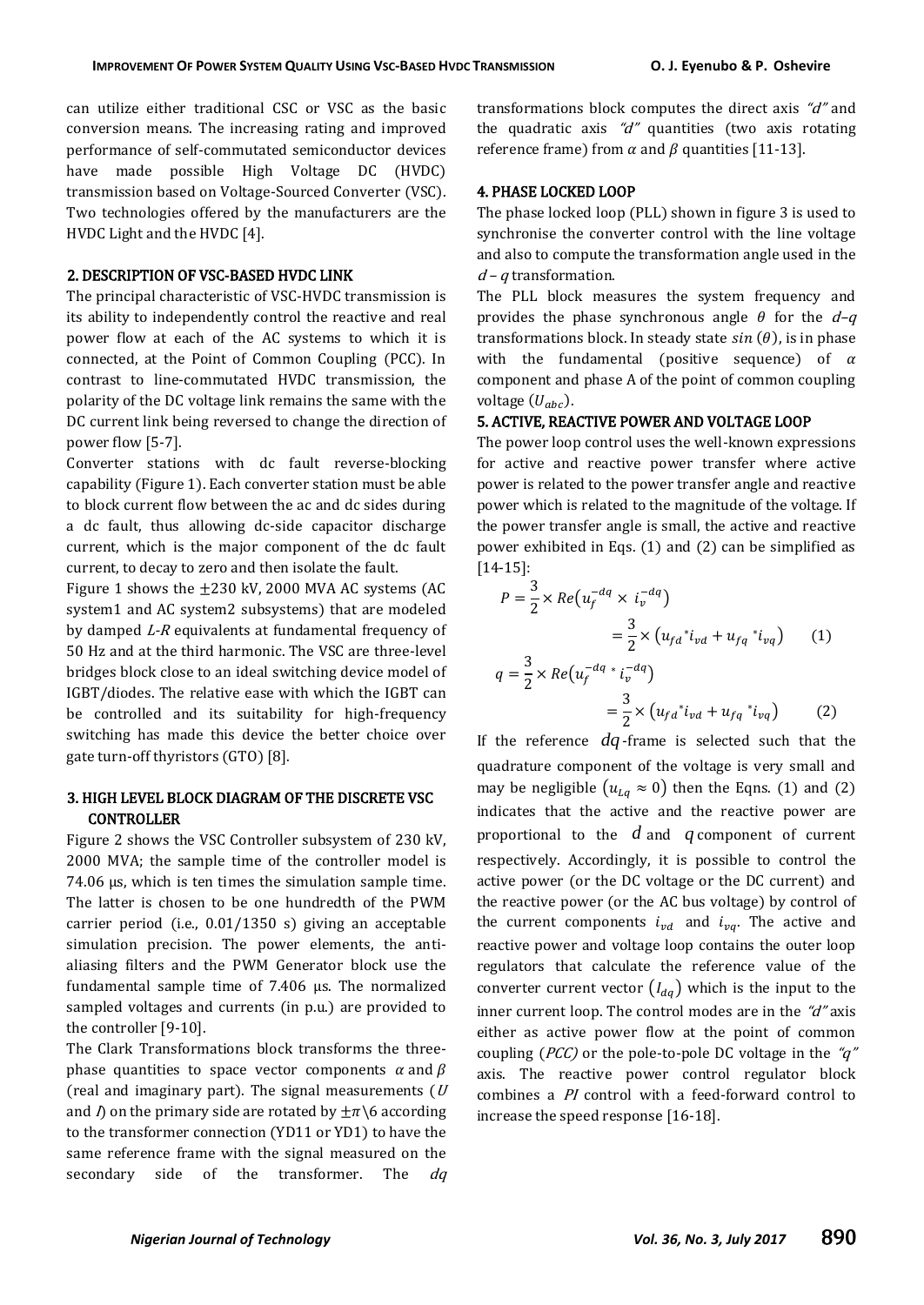





Figure 2: VSC Controller subsystem



Figure 3: Overview diagram of the VSC control system

#### 6. CURRENT LOOP

For each of the phases it can be expressed as (Figure 3):

$$
u_f - u_v = L\frac{di_v}{dt} + R^*i_v
$$
\n(3)

where  $u_f$  is the positive and  $u_f$  is the negative sequence voltages, while  $i_v$  is the current and L is the inductor. The unbalanced operation of the expression for the voltage drop over the reactor  $(R + j\omega L)$  holds for both positive and negative-sequence voltages and currents; the voltage drop is described by the differential equation in equation (3)[19-21]:

$$
\frac{d}{dt} \begin{bmatrix} i_{vax} \\ i_{ivbx} \\ i_{vcx} \end{bmatrix} = \begin{bmatrix} \frac{-R}{L} & 0 & 0 \\ 0 & \frac{-R}{L} & 0 \\ 0 & 0 & \frac{-R}{L} \end{bmatrix} \times \begin{bmatrix} i_{vax} \\ i_{ivbx} \\ i_{vcx} \end{bmatrix} - \begin{bmatrix} \frac{1}{L} & 0 & 0 \\ 0 & \frac{1}{L} & 0 \\ 0 & 0 & \frac{1}{L} \end{bmatrix} \times \begin{bmatrix} i_{vax} \\ i_{ivbx} \\ i_{vcx} \end{bmatrix} \begin{bmatrix} \frac{1}{L} & 0 & 0 \\ 0 & \frac{1}{L} & 0 \\ 0 & 0 & \frac{1}{L} \end{bmatrix} \times \begin{bmatrix} i_{vax} \\ i_{ivbx} \\ i_{vcx} \end{bmatrix}
$$
(4)

where  $X = (p)$  for positive sequence and (*n*) for negative sequence. Eqn. (4) can be transformed to  $\alpha$ -*β*-frame; this gives for the voltages and currents as:

$$
\frac{d}{dt} \begin{bmatrix} i_{\nu\alpha X} \\ i_{\beta X} \end{bmatrix} = \begin{bmatrix} -R & 0 \\ L & 0 \\ 0 & -R \end{bmatrix} \times \begin{bmatrix} i_{\nu\alpha X} \\ i_{\beta X} \end{bmatrix} - \begin{bmatrix} \frac{1}{L} & 0 \\ 0 & \frac{1}{L} \end{bmatrix} \times \begin{bmatrix} i_{\nu\alpha X} \\ i_{\beta X} \end{bmatrix} + \begin{bmatrix} \frac{1}{L} & 0 \\ 0 & \frac{1}{L} \end{bmatrix} \times \begin{bmatrix} i_{\nu\alpha X} \\ i_{\beta X} \end{bmatrix}
$$
(5)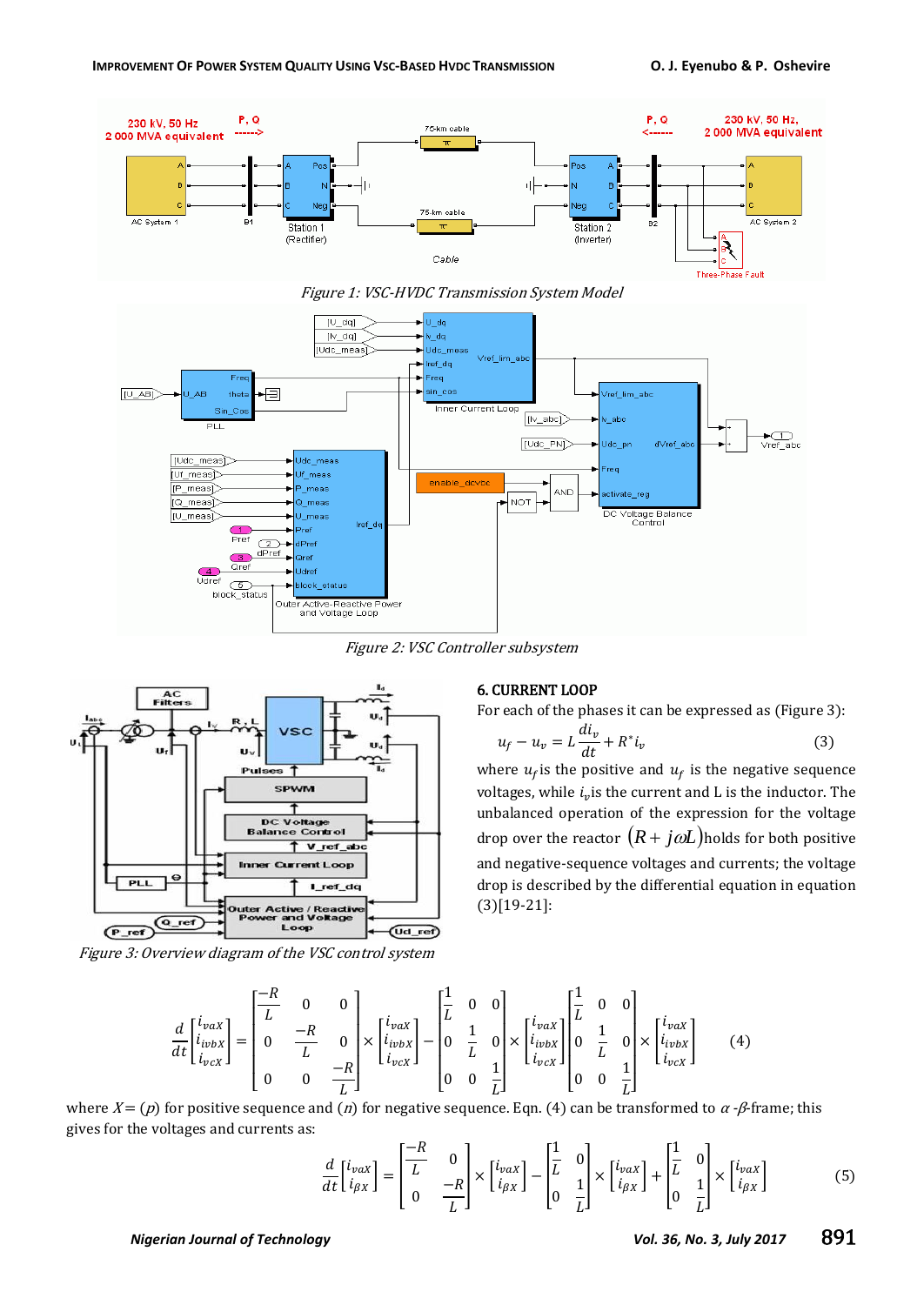#### IMPROVEMENT OF POWER SYSTEM QUALITY USING VSC-BASED HVDC TRANSMISSION O. J. Eyenubo & P. Oshevire

Eqn. (5) can be further transferred into the rotating  $dq$ -frame as:

$$
\frac{d}{dt} \begin{bmatrix} i_{vdx} \\ i_{dx} \end{bmatrix} = \begin{bmatrix} -R & \omega \\ L & -R \\ -\omega & L \end{bmatrix} \times \begin{bmatrix} i_{vdx} \\ i_{dx} \end{bmatrix} - \begin{bmatrix} \frac{1}{L} & 0 \\ 0 & \frac{1}{L} \end{bmatrix} \times \begin{bmatrix} i_{vdx} \\ i_{dx} \end{bmatrix} + \begin{bmatrix} \frac{1}{L} & 0 \\ 0 & \frac{1}{L} \end{bmatrix} \times \begin{bmatrix} i_{vdx} \\ i_{dx} \end{bmatrix}
$$
(6)

And

$$
\frac{d}{dt} \begin{bmatrix} i_{vdn} \\ i_{vqn} \end{bmatrix} = \begin{bmatrix} \frac{-R}{L} & \omega \\ -\omega & \frac{-R}{L} \end{bmatrix} \times \begin{bmatrix} i_{vdn} \\ i_{vqn} \end{bmatrix} - \begin{bmatrix} \frac{1}{L} & 0 \\ 0 & \frac{1}{L} \end{bmatrix} \times \begin{bmatrix} i_{vdn} \\ i_{vqn} \end{bmatrix} + \begin{bmatrix} \frac{1}{L} & 0 \\ 0 & \frac{1}{L} \end{bmatrix} \times \begin{bmatrix} i_{vdn} \\ i_{vqn} \end{bmatrix}
$$
(7)

The positive and negative sequence voltages of the VSC side are obtained from (6) and (7):

$$
U_{\nu dp} = U_{fdp} - R^* i_{\nu dp} + \omega L^* i_{\nu qp} - L \frac{d}{dt} i_{\nu dp}
$$
\n(8)

$$
U_{vqp} = U_{fqp} - R^* i_{vqp} + \omega L^* i_{vdp} - L \frac{d}{dt} i_{vqp}
$$
\n
$$
\tag{9}
$$

And

$$
U_{vdp} = U_{fdp} - R^* i_{vdp} + \omega L^* i_{vqn} - L \frac{d}{dt} i_{vdn}
$$
\n(10)

$$
U_{vqp} = U_{fqp} - R^* i_{vqp} + \omega L^* i_{vdn} - L\frac{d}{dt} i_{vqn}
$$
\n
$$
\tag{11}
$$

The mean voltages over the sample period k to  $k+1$  are derived by integrating (8), (9), (10) and (11) from  $kT_s$  to  $(k+1)T_s$  and dividing by  $T_s$  (where  $T_s$  is the sampling time).

$$
\overline{U}_{\nu dp} = \overline{U}_{fdp} R^* i_{\nu dp} + \omega L^* i_{\nu qp} - \frac{L}{T_s} \{ i_{\nu dp}(k+1) - i_{\nu dp}(k) \}
$$
(12)

$$
\overline{U}_{vqp} = \overline{U}_{fqp} R^* i_{vqp} + \omega L^* i_{vdp} - \frac{L}{T_s} \{ i_{vqp}(k+1) - i_{vqp}(k) \}
$$
\n(13)

And

$$
\overline{U}_{vdu} = \overline{U}_{fdu} R^* i_{vdn} + \omega L^* i_{vqn} - \frac{L}{T_s} \{i_{vdn}(k+1) - i_{vdn}(k)\}
$$
\n(14)

$$
\overline{U}_{vqn} = \overline{U}_{fqn} R^* i_{vqn} + \omega L^* i_{vdn} - \frac{L}{T_s} \{ i_{vqn}(k+1) - i_{vqn}(k) \}
$$
(15)

By assuming linear current and constant network voltage (the network voltage varies very little during a switching time period) during one sample period  $T_{\scriptscriptstyle S}$  we obtain from (12) through (15):

$$
u_{\nu dp}(k+1) = u_{fdp}(k) - \frac{R}{2} \{ i_{\nu dp}(k+1) + i_{\nu dp}(k) \} + \frac{\omega L}{2} \{ i_{\nu qp}(k+1) = i_{\nu qp}(k) \} - \frac{L}{T} \{ i_{\nu dp}(k+1) = i_{\nu dp}(k) \} (16)
$$

$$
u_{vqp}(k+1) = u_{fqp}(k) - \frac{R}{2} \{i_{vqp}(k+1) + i_{vqp}(k)\} + \frac{\omega L}{2} \{i_{vdp}(k+1) + i_{vdp}(k)\} - \frac{L}{T} \{i_{vqp}(k+1) - i_{vqp}(k)\} \tag{17}
$$

$$
u_{vdn}(k+1) = u_{fdn}(k) - \frac{\kappa}{2} \{i_{vdn}(k+1) + i_{vdn}(k)\} + \frac{\omega L}{2} \{i_{vqn}(k+1) + i_{vqn}(k)\} - \frac{L}{T} \{i_{vdn}(k+1) - i_{vdn}(k)\} \tag{18}
$$

$$
u_{vqn}(k+1) = u_{fqn}(k) - \frac{\kappa}{2} \{ i_{vqn}(k+1) + i_{vqn}(k) \} + \frac{\omega L}{2} \{ i_{vdn}(k+1) + i_{vdn}(k) \} - \frac{L}{T} \{ i_{vqn}(k+1) - i_{vqn}(k) \} \tag{19}
$$

The control is based on (16), (17), (18) and (19), where the voltages and currents at time (  $k+1$  ) are thus equal to the reference values at time step  $(k)$ .

#### 7. DC VOLTAGE BALANCE CONTROL

The difference between the DC side voltages (positive and negative) are controlled to keep the DC side of the three level bridge balanced (i.e., equal pole voltages) in steady-state. Small deviations between the pole voltages may occur at changes of active/reactive converter current or due to nonlinearity on lack of precision in the execution of the pulse width modulated bridge voltage. Furthermore, deviations between the pole voltages may be due to inherent unbalance in the circuit components impedance. The DC midpoint current  $\emph{Id}_0$  determines the difference  $Ud_0$  between the upper and lower DC voltages (Figure. 4).Furthermore, deviations between the pole voltages may be due to inherent imbalance in the circuit components impedance. The AC current control block tracks the current reference vector (" $d$ " and " $q$ " components) with a feed-forward scheme to achieve a fast control of the current at load changes and disturbances. The state equations representing the dynamics of the VSC currents are used (an approximation is made by neglecting the AC filters). The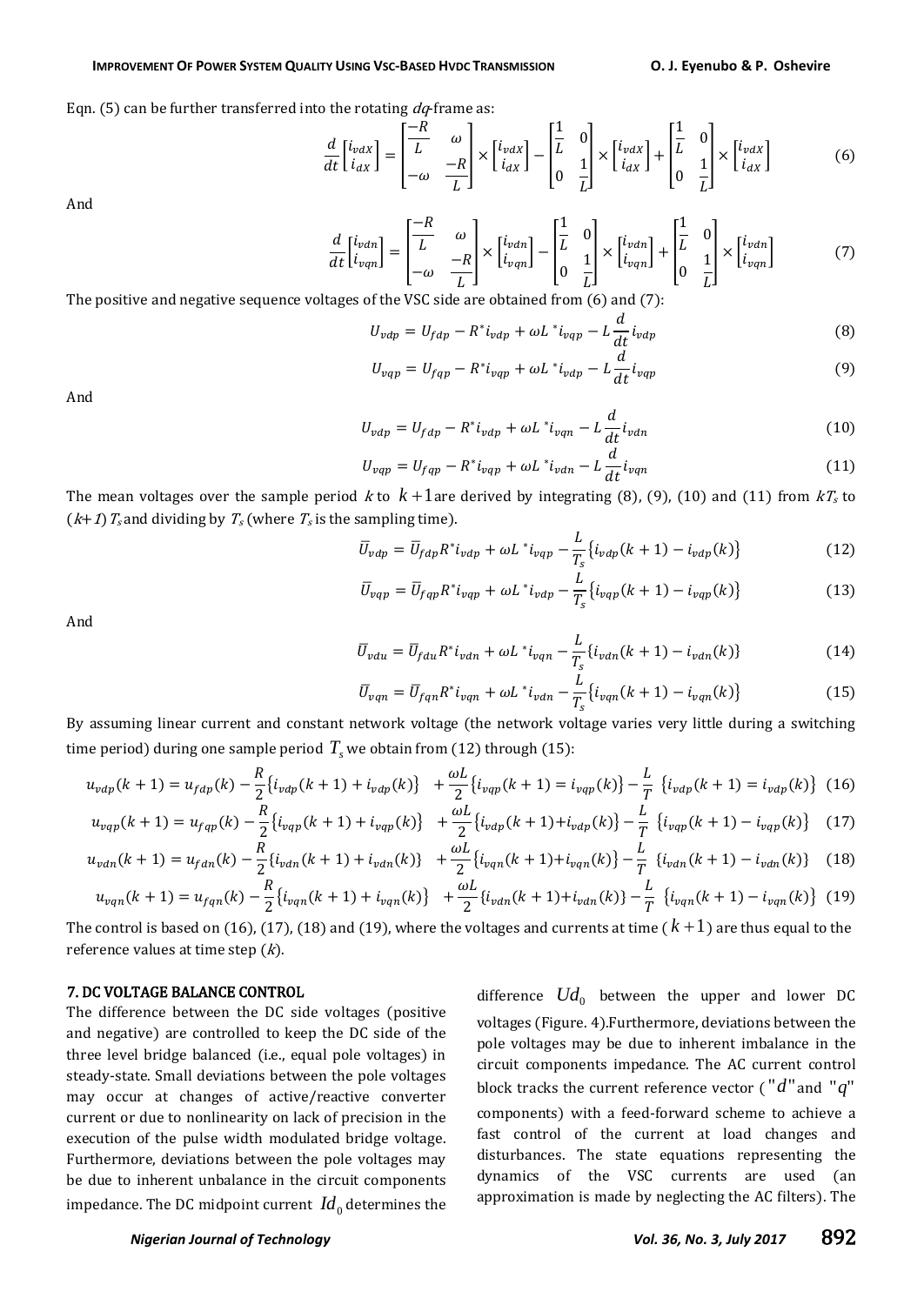" $q$ " and " $d$ " components are decoupled to obtain two independent first-order plant models. A proportional integral  $(PI)$  feedback of the converter current is used to reduce the error to zero in steady state [22-24].

The ratio between the maximum fundamental peak phase voltage and the DC total voltage (i.e., for a modulation index of 1) is  $(\sqrt{2}/\sqrt{3}) = 0.816$ . By choosing a nominal line voltage of 100 kV at the transformer secondary bus and a nominal total DC voltage of 200 kV the nominal modulation index would be 0.816. The converter should be able to generate up to  $1\!/0.816$  or 1.23 p.u when the modulation index is equal to 1. This voltage margin is important for generating significant capacitive converter current (i.e., a reactive power flow to the AC system).



Figure 4: DC Voltages and Currents of the Three-Level Bridge

 $Id_0 = -(Id_1 + Id_2) = -C\frac{d}{dt}$  $\frac{d}{dt}(Ud_1-Ud_2)=-C\frac{d}{di}$  $\frac{d}{dt}(Ud_0)$  (20) In (20), Ud<sub>1</sub> and Ud<sub>2</sub> are average voltage while Ud<sub>0</sub> is the difference voltage and  $Id_0$  is the current.

From Figure 4, the DC voltage balance control conduction time of the switches can be enabled or disabled. The difference between the DC side voltages (positive and

P\_meas (pu)<br>Pref\_ramped (pu)

Q\_meas (pu)<br>Qref (pu)

 $0.5$  $\overline{0}$ 

ا 0.5-<br>C

 $02$ 

 $\mathbb C$ 

 $-0.2$ 

 $-0.4$ 

 $1.5$ 

 $0.5$ 

Mod inde»

.<br>ا

negative) that is the average voltage  $Ud_1$  and  $Ud_2$  of the DC midpoint current  $Id_0$ thus thereby controlling the difference voltage  $Ud_0$  are controlled to keep the DC side of the three level bridge balanced (i.e., equal pole voltages) in steady-state. A positive difference  $(Ud_0 \ge 0)$ can be decreased to zero if the amplitude of the reference voltage which generates a positive midpoint current is increased at the same time as the amplitude of the reference voltage which generates a negative DC Small deviations between the pole voltages may occur at changes of active/reactive converter current or due to nonlinearity on lack of precision in the execution of the pulse width modulated bridge voltage. Consequently, the bridge voltage becomes distorted thus; to limit the distortion effect the control can be done slowly by activating the station controlling the DC voltage [25-26].

#### 8. DYNAMIC PERFORMANCE SIMULATION USING MATLAB/SIMULINK

The dynamic performance of the transmission system is verified by simulating and observing the

- Dynamic response to step changes applied to the principal regulator references, like active/reactive power and DC voltage
- Recovery from minor and severe perturbations in the AC system

Simulation is carried out using Figure 1.Station 2 converter controlling DC voltage is first deblocked at  $t =$ 0.1 s. Then, station 1 controlling active power converter is deblocked at  $t = 0.3$  s and power is ramped up slowly to 1 p.u. Steady state is reached at approximately  $t = 1.3$  s with DC voltage and power at 1.0 p.u (230 kV, 200 MW). Both converters control the reactive power flow to a null value in station 1 and to 20 MVAR (-0.1 p.u) into station 2 system. The results obtained from the simulation are shown in Figure 5 (a) and (b).





Figure 5: The main waveforms from the scopes are reproduced below.

Station 2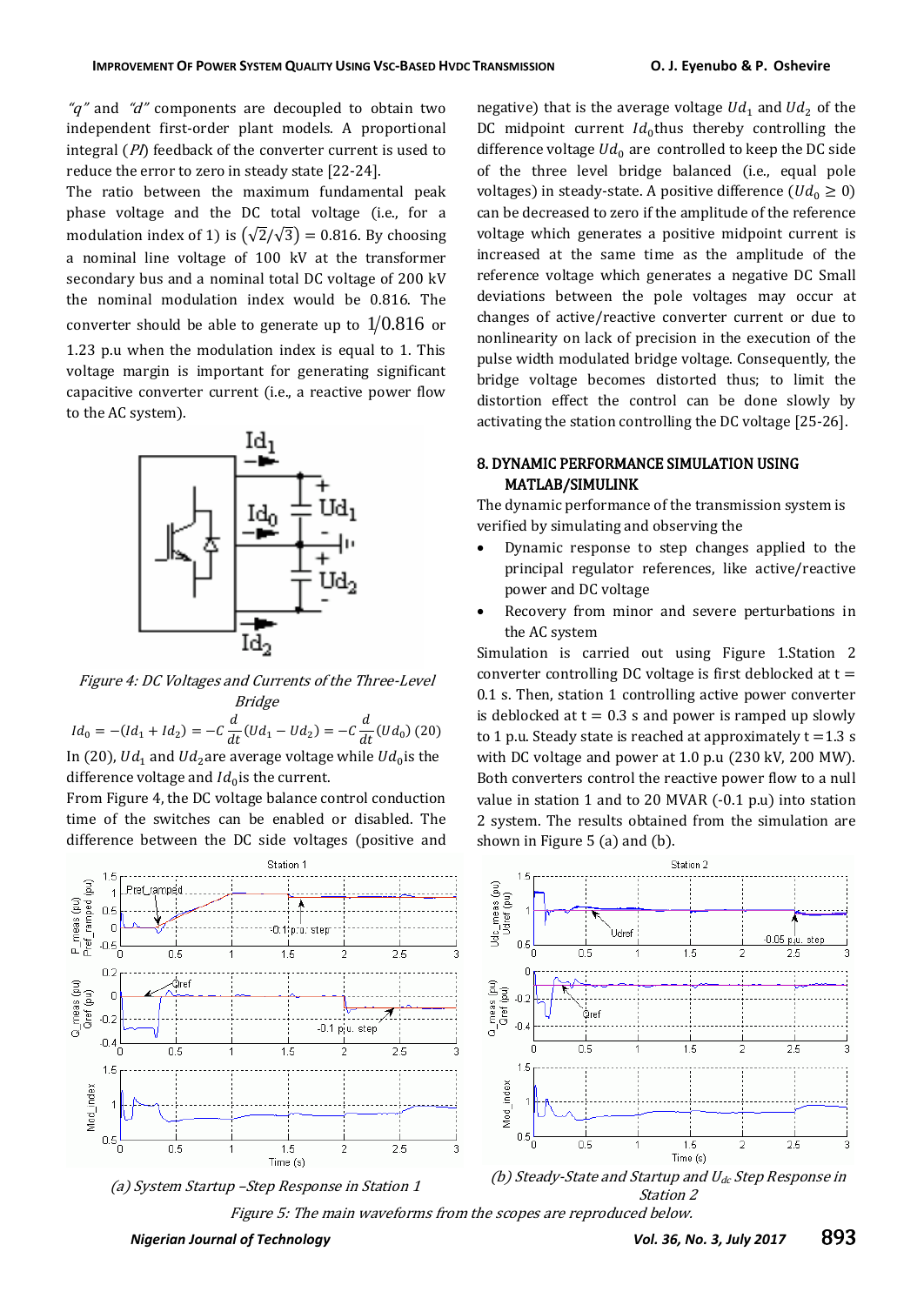## 9. AC SIDE PERTURBATIONS

From the steady-state condition, a minor but severe perturbation is executed at Stations 1 and 2 systems respectively (see Figure 1). A three-phase voltage sag is first applied to Station 1 bus. Then, following the system recovery, a three-phase to ground fault is applied to station 2 bus. The system recovery from the perturbations should be prompt and stable. The main waveforms from the scopes are reproduced in the two Figures  $(6)$  and  $(7)$ .

#### 10. FAST FOURIER TRANSFORM ANALYSIS

The principal harmonic voltages are generated at and around multiples of  $p$ . The shunt AC filters are 27<sup>th</sup> and 54th high pass totaling 40 MVAR. To illustrate the AC filter action, we did an FFT analysis in steady state of the converter phase A voltage and the filter bus phase A voltage, using the Powergui block. The results are shown in Phase A [Voltage and FFT Analysis: \(a\) Converter Bus](https://www.mathworks.com/help/physmod/sps/powersys/ug/vsc-based-hvdc-link.html#bqsqovj)  [\(b\) Filter Bus.](https://www.mathworks.com/help/physmod/sps/powersys/ug/vsc-based-hvdc-link.html#bqsqovj)

Thus, to meet AC system harmonic specifications, AC filters forms an essential part of the scheme. They can be connected as shunt elements on the AC system side or the converter side of the converter transformer. Since there are only high frequency harmonics, shunt filtering is therefore relatively small compared to the converter. With the arrangement of a converter reactor or air cored device which separates the fundamental frequency (filter bus) from the raw PWM waveforms (converter bus), a high pass filter is sufficient thus, no tuned filters are needed.

Figure 8 (a) and (b) shows the analysis of the Voltage waveform and FFT wave spectrum, the DC side filters blocking high-frequency are tuned to the 3rd harmonic, i.e., the main harmonic present in the positive and negative pole voltages.



Figure 8: Phase 'A' Voltage and FFT Analysis: (a) Converter Bus (b) Filter Bus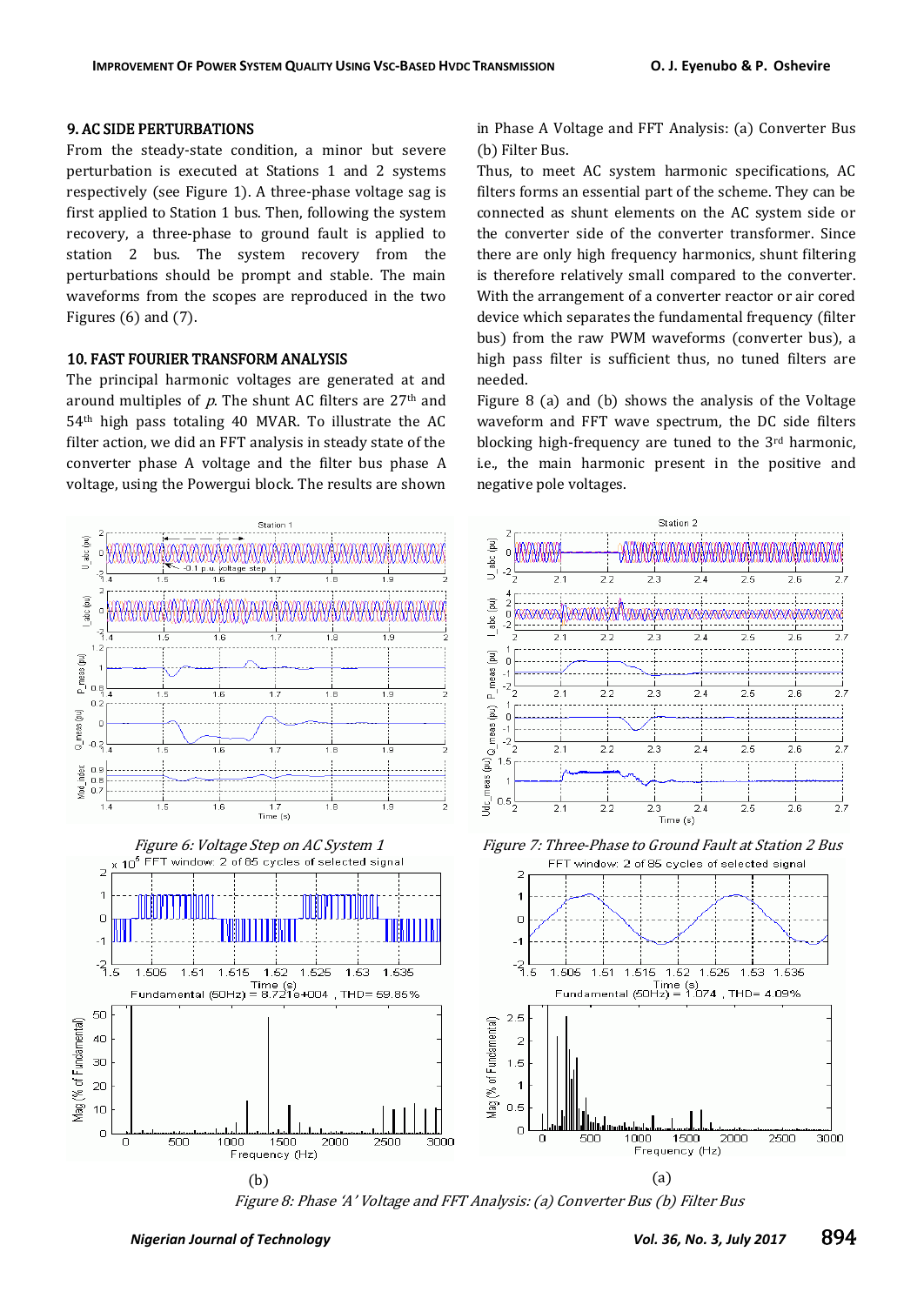The reactive converter current generates a relatively large third harmonic in both the positive and negative pole voltages but not in the total DC voltage. To keep the DC side balanced, the level of the difference between the pole voltages has to be controlled and kept to zero. The rectifier and the inverter are interconnected through a 75 km cable (2 pi sections).

#### 11. CONCLUSION

In this paper, recent advances of the VSC-HVDC technology are presented. The use of power electronic in HVDC with a number of key benefits namely independent control of active and reactive power through the control of the converter. The simulation results of active and reactive power of system show the successful power transmission by VSC-HVDC link using the VSC-based HVDC technology systems at voltage levels up to  $\pm 230$ kV and power levels up to 200 MW have been established and tested by means of simulations. General guidelines for tuning the controllers are presented under simulations in Matlab/Simulink environment.

From the simulation, it can be seen that the VSC-HVDC can fulfill fast and bi-directional power transfers. Furthermore, single-phase fault the transmitted power can be kept constant except a small oscillation during the fault. However, during a three-phase fault; the decreased voltage at the converter terminals strongly reduces the power flow by the DC link. When the fault is cleared, normal operation is recovered fast.

#### 12. REFERENCES

- [1] Schettler F., Huang H., and Christ I. N. "HVDC transmission systems using voltage source converters – design and applications," IEEE Power Engineering Society Summer Meeting. 2000,
- [2] Zhen you He, Ling Fu, Sheng Lin, and Zhiqian Bo, 'Fault Detection and Classification in EHV Transmission Line Based on Wavelet Singular Entropy,' IEEE Trans. PowerDel., vol. 25, no. 4. 2010.
- [3] Ruihua S., Chao Z. and Xiaoxin Z., 'VSCs based HVDC and its control strategy', Transmission and Distribution Conference and Exhibition: Asia and Pacific, 2005 IEEE/PES, pp. 1-6. 2005.
- [4] Lindberg Anders, 'Innovative concepts for hybrid multilevel converters for HVDC power transmission', AC and DC Power Transmission, 2010, ACDC, 9th IET International Conference on, pp.1-5, 1995.
- [5] Weimers, L., Modeling, Control design and Analysis of VSC based HVDC Transmission Systems', International Conference on Power System

Technology - POWERCON 2004 Singapore, 21-24. 2004,

- [6] Urban A, Anders H, and Kjell E. C. L.'Gotland HVDC light transmission-world's first commercial small scale dc transmission. In CIRED Conference, Nice, France, 1999.
- [7] Lie Xu, Andersen B. R.; Cartwright P. 'Control of VSC transmission systems under unbalanced network conditions', Transmission and Distribution Conference and Exposition, 7-12 IEEE PES, 2003, 2, pp. 626-632. 2003.
- [8] T. Bruckner T, and S. Bemet S, 'Loss balancing in three-level voltage source inverters applying active NPC switches', Power Electronics Specialists Conference, PESC. 2001 IEEE 32nd Annual, vol.2, pp.1135-1140. 2001.
- [9] Lindberg A. and Larsson T., PWM and Control of Three Level Voltage Source Converters in an HVDC Back-to-back Station', Sixth International Conference on AC and DC Power Transmission, 1996, pp. 297-302, 29 Apr-3 May. 1996.
- [10]. Adam G. P., Finney S. J, and Franquelo L. G 'Efficient modeling of modular multilevel HVDC converters (MMC) on electromagnetic transient simulation programs', *IEEE Trans. Power Del.*, vol. 26, no. 1, pp. 316–324, 2011.
- [11] Shri H J, Shilpa G N, and Nataraja C, 'Voltage source converter based HVDC Transmission', International Journal of Engineering Science and Innovative Technology (IJESIT) Volume 1, Issue 1. 2012.
- [12] Knaak H.J., 'Modular multilevel converters and HVDC/FACTS: A success story', Power Electronics and Applications (EPE 2011), Proceedings of the 2011-14th European Conference on, pp.1-6. 2011.
- [13] L'Abbate A., Padiyar R., and Nagesh P, 'The role of facts and HVDC in the future pan-European transmission system development',  $AC$  and  $DC$ Power Transmission, 2010. ACDC. 9th IET International Conference on, pp.1-8. 2010.
- [14] Akagi, H. and Watanabe, E.H. and Aredes, M., 'Instantaneous Power Theory and Applications to Power Conditioning', IEEE Press Series on Power Engineering, Wiley, 2007.
- [15] Kundur, P. and Balu, N.J. and Lauby, M.G. 'Power System Stability and Control', EPRI power system engineering series, McGraw-Hill Education, 1994.
- $[16]$  Davidson C., and Trainer D., 'Innovative concepts for hybrid multilevel converters for HVDC power transmission',  $AC$  and  $DC$  Power Transmission, 2010. ACDC, 9th IET International Conference on, pp.1-5 2010.
- [17] Zhang Y. Adam G., and B. Williams, 'Voltage source converter in high voltage applications: Multilevel versus two level converters', AC and DC Power